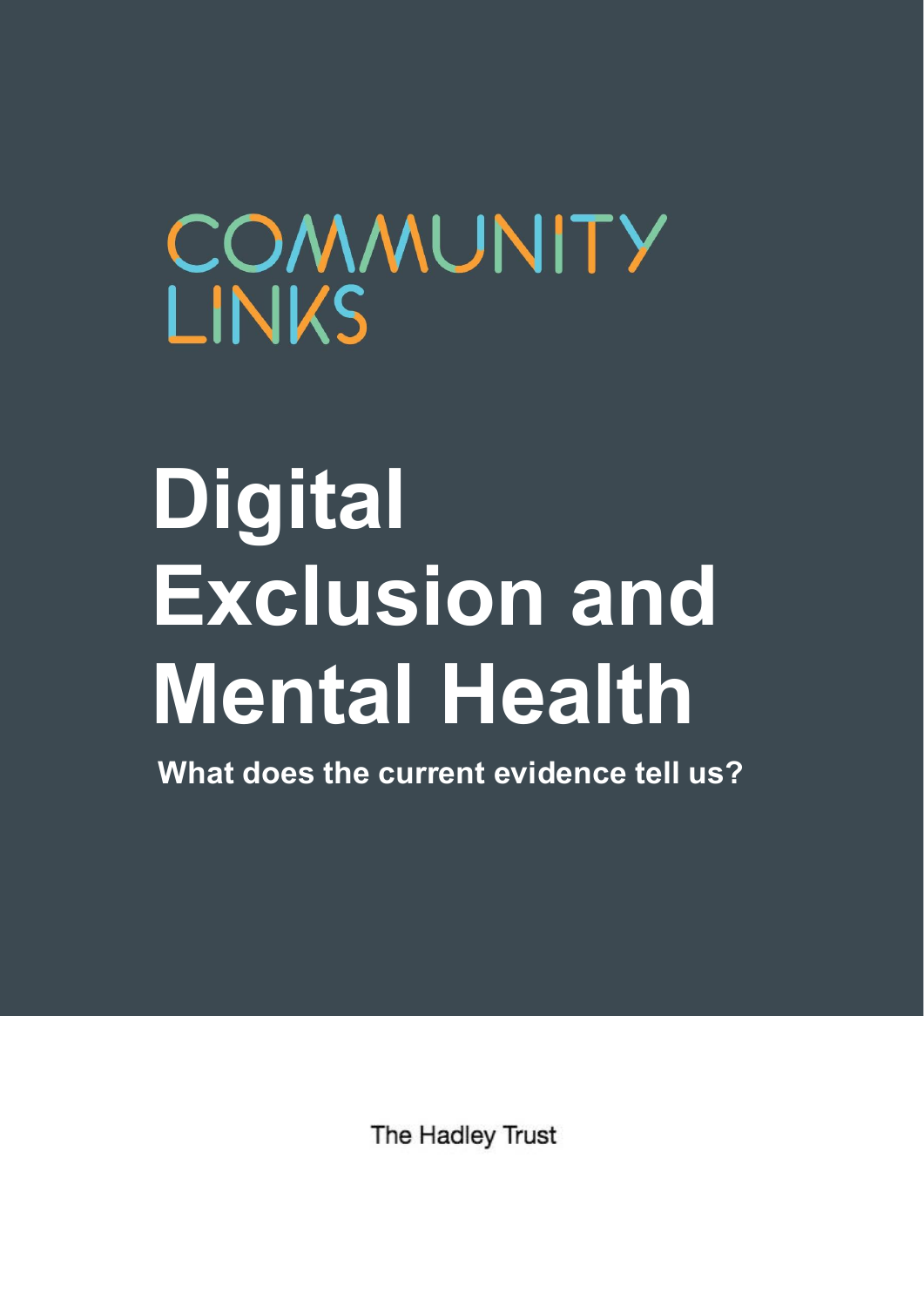

### **Digital Exclusion**

- 1. Key facts
- A lack of digital skills is costing the UK economy £63bn in potential annual GDP growth, while online shopping saves the average consumer £550 a year.<sup>1</sup>
- Digital exclusion can be caused by a range of factors including geographical differences in infrastructure, socioeconomic inequalities and uneven provision and uptake of education and skills training.
- Nearly 20% of the UK population lack the basic online skills needed to send and receive email, use a search engine, browse the internet and complete online forms. Three quarters of those without basic online skills are poor, have disabilities or are older people.<sup>2</sup>
- The existing literature on digital exclusion suggests that digital skills can help to reduce social isolation and depression, but further research is needed.

### 2. Introduction

In this paper, we will investigate the impact of digital exclusion on our local community. Digital exclusion has been an area of interest for Community Links for some time as our Advice team sees and reports the impact of digital exclusion every week. During our Tuesday form-filling sessions, which provide assistance to local people needing help with application forms, legal documents and benefit claims, we have regularly seen how a lack of digital skills can limit a person's ability to access essential services. Historically speaking this is not a unique situation, and is reminiscent of times when illiteracy has excluded particular groups and individuals from full participation in society. Today, however, digital exclusion is an increasingly relevant issue, particularly for vulnerable individuals due to the rollout of Universal Credit (UC) with an entirely online, "Digital by Default" system. Community Links has also conducted a digital skills consultation in the local area; the results suggested that over 50s, new parents and small business owners in the community have at times felt disconnected from society as a result of low digital proficiency, resulting in loneliness, isolation and missed opportunities.

These findings made us want to better understand the impact of digital exclusion on the mental health of communities. There has been some previous research into the impact of digital exclusion on the UK economy and on consumers; a 2012 report by Strategy&, for example, argued that if the UK became the "world's most advanced digital nation", its economy would grow by £63bn.<sup>3</sup> The same report argues that improving digital skills can improve employability among young people, reduce social isolation among older people and save an average of £550 a year for those who shop online.<sup>4</sup> Furthermore, a 2014 study by the University of Alabama found that internet use among retired adults in the US reduced the probability of depression by one third.<sup>5</sup> However, further work is needed to draw together the existing research from different sectors and assess the impact of digital exclusion on communities in the UK. This paper is a beginning.

Generally speaking, digital exclusion is thought of as a problem of unequal access and capacity to use digital technology in a way that prevents full participation in society.<sup>6</sup> Inequalities in internet access and digital skills reflect other inequalities across society, including geographical differences in infrastructure, socioeconomic inequalities and uneven provision of education and skills training. For this reason, it has been proposed by the *Guardian* that digital exclusion is one of the new "giant evils" of the 21<sup>st</sup> century, a phenomenon which entrenches existing inequalities, limits social integration and prevents full access to citizenship rights.<sup>7</sup> In this paper, therefore, we will assess the current research on digital exclusion in the UK, and examine the impact it has on the wellbeing and mental health of our local community in Newham.

### 3. Overview of the digital exclusion in the UK

### **i. How many people are digitally excluded?**

Overall, levels of digital participation in the UK are high, despite a recent downturn on some measures. The most recent data from the Office for National Statistics (ONS), released in August 2018, shows that 90% of households in the UK have access to the internet. 91% of households with one person aged 16-64 have internet access, compared to 59% of households with one adult over the age of 65 (down from 61% in 2017). Of households with three or more adults, the ONS places the level of internet access at home at 98%, down from  $\approx 100\%$  in 2017.<sup>8</sup>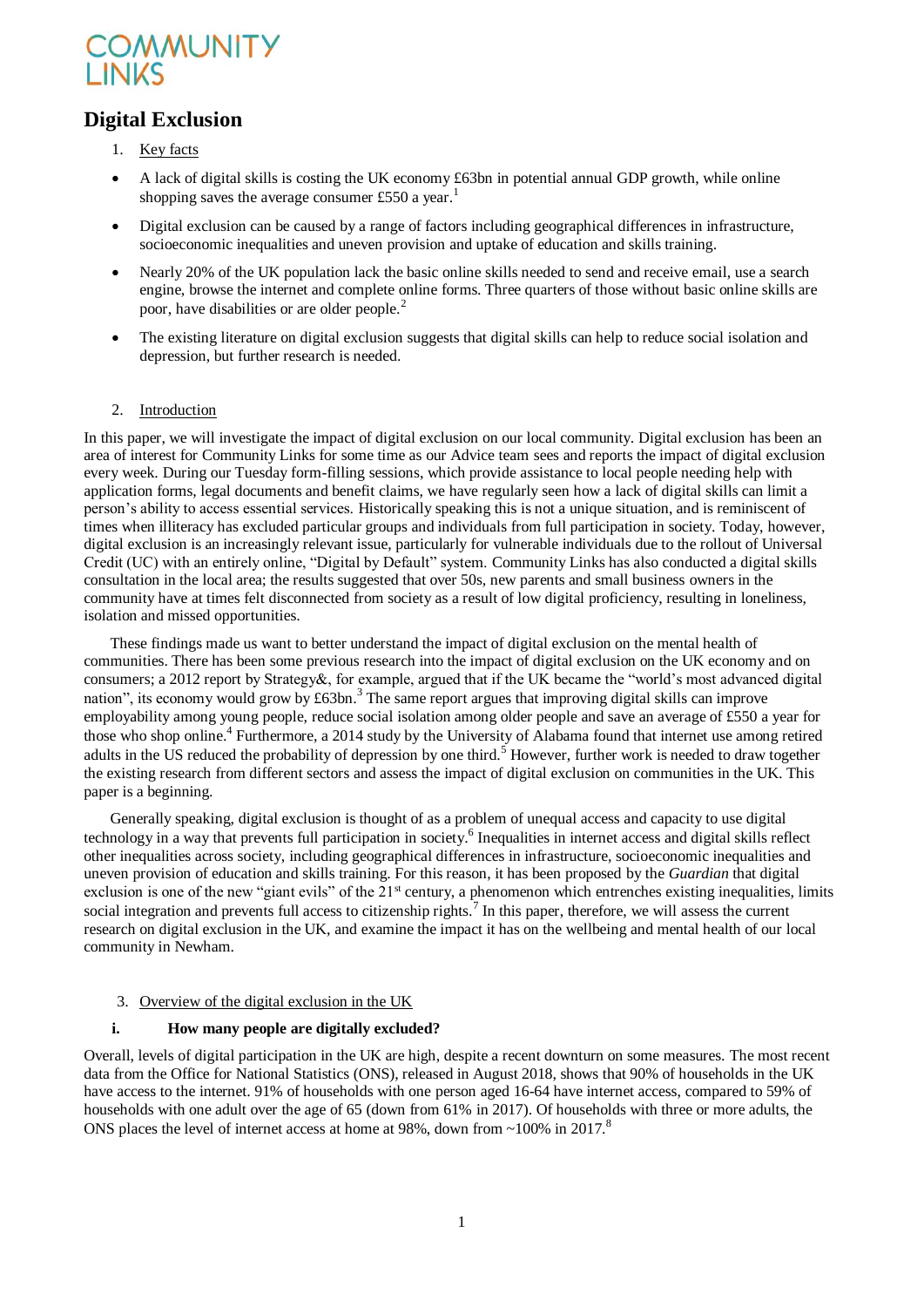

However, research also suggests that 16-23% of the UK population do not possess the most basic digital skills (managing information online, communicating, mastering online transactions, problem solving and creating content). 9 It is important, therefore, to assess how and why households and communities have unequal access to internet and digital skills training.

### **ii. Why are they excluded?**

#### *a. Geographical inequalities*

In 2017, whilst 94% of households in London and the South East had internet access, the North East of England and Wales had significantly lower rates of accessibility (82% and 84% respectively).<sup>10</sup> Similarly, the highest levels of basic digital skills are found in Greater London (84%), whereas only 62% of adults in Wales have the five basic digital skills.<sup>11</sup> It is unclear exactly what the causes of these inequalities are. On the one hand, some commentators have highlighted the vast geographical inequalities in infrastructure investment between London (and the South East) and the rest of the UK, a factor that suggests poor regional infrastructure may be an issue.<sup>12</sup> Certainly there are some rural areas of the country where infrastructure lags significantly behind the capital, and efforts should be made to close this gap as quickly as possible.<sup>13</sup>

That being said, internet access at home is not the only measure of digital inclusion; even if 100% of people were potentially able to access the internet in their own home, significant improvements still need to be made to improve digital infrastructure and uptake for businesses in the UK. Research by the Trades Union Congress (TUC) has found that the UK ranks 20th out of the 21 most developed countries for information and communications technology equipment, part of an overall pattern in which the UK lags significantly behind on capital investment in infrastructure in other areas. The TUC argues that this lack of investment will make the UK economy less able to adapt to future challenges and more vulnerable to seismic shifts such as Brexit.<sup>14</sup>

It has also arguably contributed to a vast inequality between London and the rest of the country in terms of the growth of digital industries. Further investment in faster internet speeds at more affordable costs could also contribute to a shift in working practices. It could reduce the stress of the daily commute for workers across the UK, with potential benefits for transport infrastructure and the environment. A full discussion of the potential benefits of further digital investment in the UK is beyond the scope of this paper, yet it is important to highlight the central role that digital infrastructure will play in the UK economy, and communities, in the coming years.

### *b. Social inequalities*

ONS figures also highlight that 16% of those without internet access at home cited prohibitive costs (including equipment and access costs). This combined figure is down from 37% in 2006 (which made it the largest reason given at that time) and has reduced by a third since 2014.<sup>15</sup> This would suggest that the equipment and access costs associated with the internet are becoming more affordable, a trend which may be related to the continuing growth of smartphones, tablets and other handheld devices as a means to access the internet at home (whereas laptop internet use fell between 2016 and 2018).<sup>16</sup>

This does not mean, however, that there is no relationship between social inequality and internet uptake. Research by the Royal Society of Edinburgh has found that "low income and low employment correlate strongly with low broadband uptake" in Scotland.<sup>17</sup> This was found to be particularly the case in Glasgow where, according to earlier research by

1

<sup>1</sup> Strategy&, *["This is for everyone": The Case For Universal Digitisation](http://www.google.co.uk/url?sa=t&rct=j&q=&esrc=s&source=web&cd=1&ved=0CCIQFjAA&url=http%3A%2F%2Fwww.go-on.co.uk%2Fwp-content%2Fuploads%2F2013%2F12%2FThe-Booz-Report-Nov2012.pdf&ei=CNi6U57_AcX80QWZ64GoCA&usg=AFQjCNHO2EmKB0Z47h0nNcvrdKRA4-KcXg&bvm=bv.70138588,d.d2k)* (Strategy&: London, 2012), p.5.

<sup>2</sup> Tristan Wilkinson[, 'Digital exclusion is a modern social evil we can abolish',](https://www.theguardian.com/society/2014/jul/08/digital-exclusion-not-insurmountable-problem-public-sector) *Guardian*, 8 July 2014.

<sup>3</sup> Ibid.

<sup>4</sup> Ibid. pp.23-24.

<sup>&</sup>lt;sup>5</sup> Shelia R. Cotten George Ford Sherry Ford Timothy M. Hale, <u>'Internet Use and Depression Among Retired Older Adults in the United States: A</u> [Longitudinal Analysis',](https://academic.oup.com/psychsocgerontology/article/69/5/763/2940062) *The Journals of Gerontology,* 69:5 (2014), pp.763–771 (p.763).

<sup>&</sup>lt;sup>6</sup> Amit Schejter, Ben Harush, Orit Rivka, & Tirosh, Noam, 'Re-theorizing the "digital divide": Identifying dimensions of social exclusion in [contemporary media technologies',](https://eprints.qut.edu.au/86701/) In FACE Conference: European Media Policy 2015, 9-10 April 2015, University of Helsinki, Finland. (Unpublished).

<sup>7</sup> Wilkinson, 'Digital exclusion is a modern social evil we can abolish'.

<sup>8</sup> Office for National Statistics (ONS), 'Internet access - [households and individuals',](https://www.ons.gov.uk/peoplepopulationandcommunity/householdcharacteristics/homeinternetandsocialmediausage/datasets/internetaccesshouseholdsandindividualsreferencetables) 8 August 2018.

<sup>9</sup> LSE[, 'UK's first Digital Exclusion Heatmap launched',](http://www.lse.ac.uk/website-archive/newsAndMedia/news/archives/2015/10/DigitalHeatmap.aspx) 19 October 2015.

<sup>10</sup> ONS, 'Internet access - [households and individuals',](https://www.ons.gov.uk/peoplepopulationandcommunity/householdcharacteristics/homeinternetandsocialmediausage/datasets/internetaccesshouseholdsandindividualsreferencetables) 3 August 2017.

<sup>11</sup> LSE[, 'UK's first Digital Exclusion Heatmap launched',](http://www.lse.ac.uk/website-archive/newsAndMedia/news/archives/2015/10/DigitalHeatmap.aspx) 19 October 2015.

<sup>&</sup>lt;sup>12</sup> Grace Blakeley, *[Paying for Our Progress: How will the Northern Powerhouse be financed and funded?](https://www.ippr.org/publications/paying-for-our-progress)* (IPPR North: Manchester, 2017).

<sup>13</sup> Ricky Nicol[, 'Scotland's Internet Lag Is a Major Economic Risk',](https://digit.fyi/commsworld-poor-digital-infrastructure/) *Digit*.

<sup>14</sup> Trade Unions Congress[, 'UK languishing near bottom of OECD rankings for investment in vital infrastructure',](https://www.tuc.org.uk/news/uk-languishing-near-bottom-oecd-rankings-investment-vital-infrastructure) 16 November 2016.

<sup>15</sup> ONS, 'Internet Access', 2017.

<sup>&</sup>lt;sup>16</sup> ONS, 'Internet Access', 2018.

<sup>17</sup> The Royal Society of Edinburgh, *[Spreading the Benefits of Digital Participation](http://www.rse.org.uk/wp-content/uploads/2016/09/Digital-Report-High-Res-EQ5.pdf)* (RSE: Edinburgh, 2014), p.26.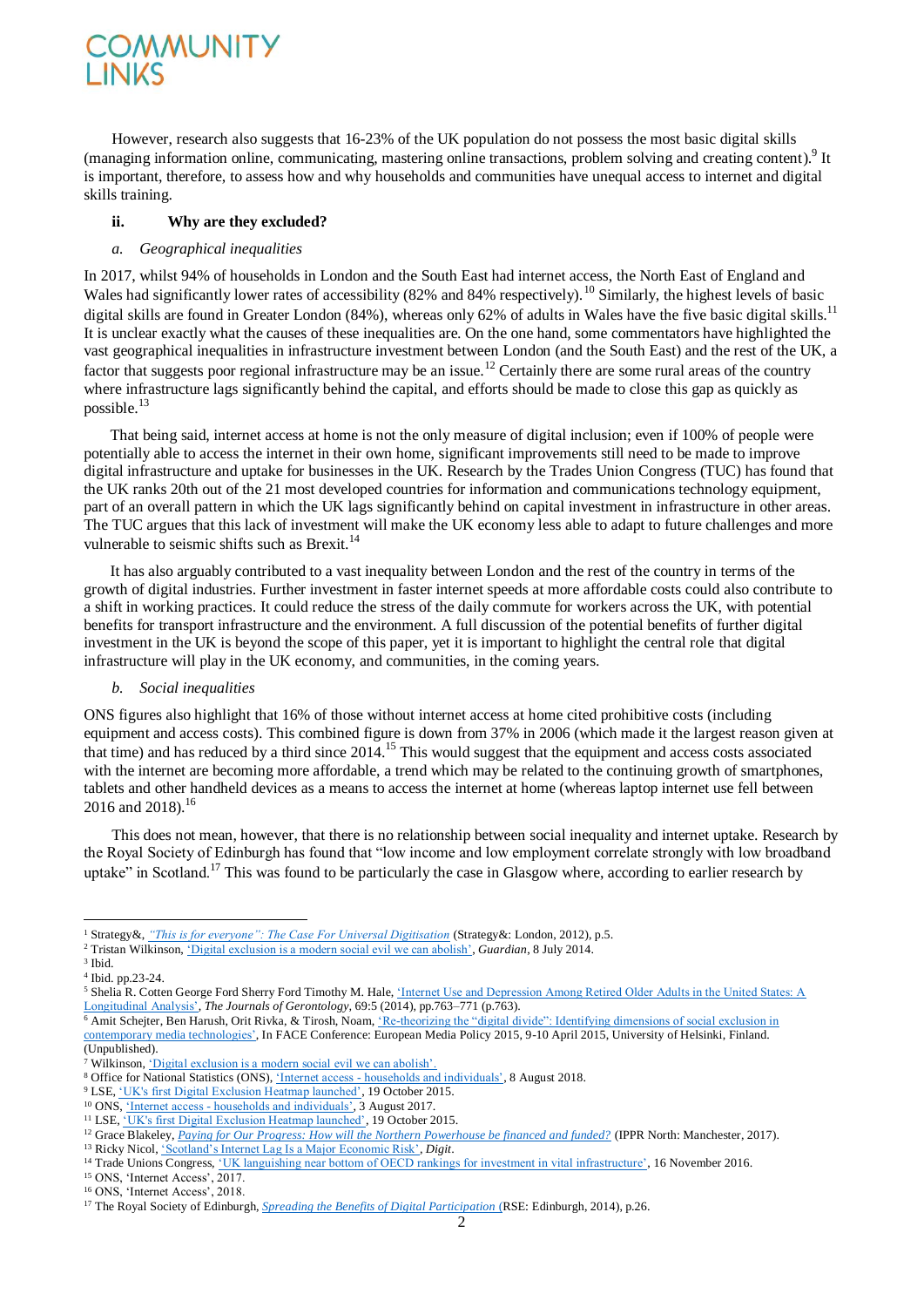

Carnegie UK,  $40\%$  of 200 interviewees cited prohibitive costs as being the main reason for not accessing the internet.<sup>18</sup> It is also the case that some groups in areas of excellent internet infrastructure (such as London) also suffer digital exclusion. This has led some researchers, such as Van Dijk, to argue that unequal access to digital technology is fundamentally shaped by existing social inequalities.<sup>19</sup>

This argument is supported by research conducted by Carnegie UK in Scotland, which found that internet access was lower in the 20% most deprived areas (69%), in social rented housing (61%) and in households with low income (60% with income less than £6,000 pa, 51% with income between £6,001 and £10,000 pa).<sup>20</sup> Similarly the Carnegie research found that internet "non-use" is highest among: older adults (34% of those aged 60-74 did not use the internet, and 76% of 75+); adults in households with low incomes (28% in households with income less than £6,000 pa, 40% in households with between £6,001 and £10,000 pa); adults in the 20% most deprived areas (25%); and adults in social rented housing  $(31\%$  do not use the internet).<sup>21</sup>

### *a. Lack of skills / interest*

By far the most common reason given in the ONS figures for a lack of internet access at home was "Don't need internet (not useful, not interesting, etc.)" (64%) followed by a "Lack of skills" (20%). Whilst the former group has almost doubled since 2008, the number with a lack of skills is at similar levels to 2010, having risen sharply to 32% in 2014.<sup>22</sup> Previous research has also suggested a gendered inequality in digital skills with only 74% of women, compared to 80% of men, competent across the five basic digital skills.<sup>23</sup>

Judging the progress of engagement with digital technology is difficult as technology and the skills needed to use it continually evolve. Whilst a "Lack of skills" potentially highlights poor digital education among school-age children, there is also the possibility that young people who do not live in "Digital Native" households are more likely to have a lack of interest themselves. Helsper has argued that there are advancing steps of digital engagement: from basic use involving individual communication to advanced use involving civic participation. In this sense, a lack of basic digital literacy prevents a fuller engagement. Because of this it is important to consider the multiple factors (skills, education, social exclusion) which can contribute to individuals not seeing the full benefit of digital participation to themselves at a given moment.

### *b. Disability*

It is also worth highlighting that 2% of those who responded to the ONS survey cited a "Physical or sensorial disability". Whilst this has fallen from 5% in 2016, this was after a steady increase from 1% to 5% between 2008 and 2016.<sup>24</sup> Whilst, again, this is clearly not a major driver of digital exclusion, it is important to consider the effects that exclusion could have on this small but vulnerable population's ability to access services. A report by 21<sup>st</sup> Century Challenges into the "digital divide in the UK" states that 27% of disabled adults (3.3 million) had never used the internet.<sup>25</sup> Anecdotal evidence from Community Links' own Advice services, as well as evidence gathered by Child Poverty Action Group (CPAG) about Universal Credit, suggests that digital exclusion can limit the ability of disabled people to claim their entitlement, potentially putting them at risk of debt and food poverty.<sup>26</sup> It is therefore important to also consider, alongside universal infrastructural improvements or measures aimed at reducing deprivation, how more targeted digital interventions may prevent smaller groups from losing access to important citizenship rights.

### **iii. What are the effects?**

### *a. Excluded from accessing services?*

Before we analyse the impact of existing digital exclusion on the mental health of UK households, it is worth highlighting some of the wider consequences that may have knock-on effects on wellbeing or an individual's ability to maintain a sense of control over their own life. For instance, people with internet access are more likely to have a bank account: while 97% of people with internet access have a bank account, only 90% of people without internet access have one.<sup>27</sup> A wide range of activities (including but not limited to shopping, accessing information and organising travel) are increasingly done online, making them harder to do without home access to the internet. It is estimated that consumers

<sup>21</sup> Ibid.

<sup>1</sup> <sup>18</sup> Carnegie UK, *[Across the Divide: Tackling Digital Exclusion in Glasgow](https://d1ssu070pg2v9i.cloudfront.net/pex/carnegie_uk_trust/2016/02/pub14550115961.pdf)* (Carnegie UK: Dunfermline, 2013), p.15.

<sup>19</sup> Jan A. G. M. van Dijk, *[The Deepening Divide Inequality in the Information Society](https://uk.sagepub.com/en-gb/eur/the-deepening-divide/book226556#contents)* (SAGE Publishing: Twente, 2005).

<sup>20</sup> Carnegie UK, *[The role of digital exclusion in social exclusion](https://d1ssu070pg2v9i.cloudfront.net/pex/carnegie_uk_trust/2016/09/LOW-2697-CUKT-Digital-Participation-Report-REVISE.pdf)* (Ipsos Mori Scotland: Edinburgh, 2016), p.9.

<sup>22</sup> ONS, 'Internet Access', 2017.

<sup>23</sup> LSE, 'UK's first Digital Exclusion Heatmap launched', 19 October 2015.

<sup>24</sup> ONS, 'Internet Access', 2017.

<sup>25</sup> 21st Century Challenges[, 'Digital divide in the UK'.](https://21stcenturychallenges.org/what-is-the-digital-divide/)

<sup>26</sup> Child Poverty Action Group (CPAG), *Universal Credit Full Service Roll Out: What The Early Warning System Cases Are Telling Us* (CPAG: Glasgow, 2017), p.9.

<sup>27</sup> Carnegie UK, *The role of digital exclusion in social exclusion*, p.11.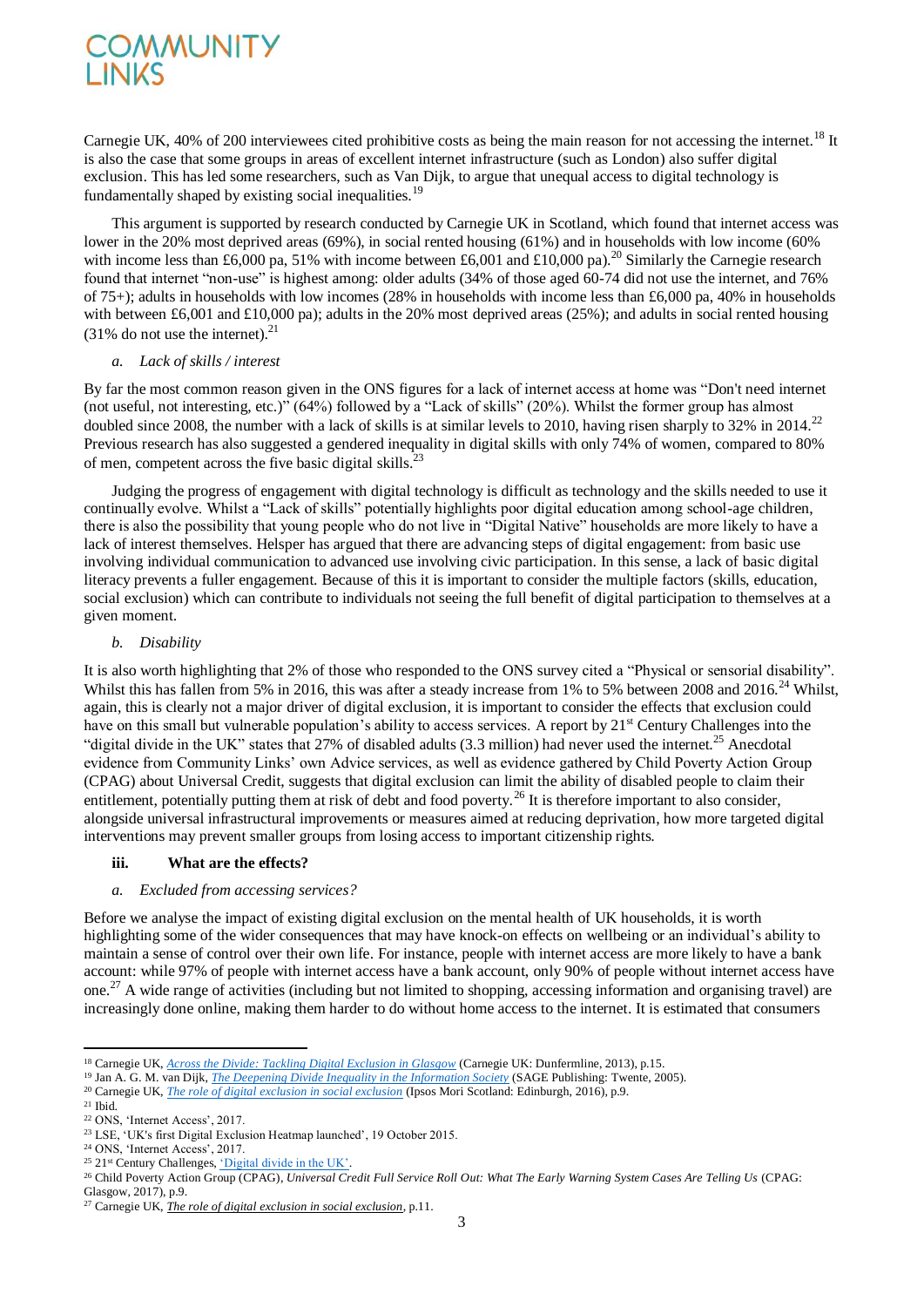### **OMMUNITY**

who do not shop online are missing out on an average £550 a year of savings. Furthermore, access to employment opportunities is increasingly reliant on digital skills as recruitment and job searches are both being moved online and 75- 90% of jobs require basic digital skills and computer use.<sup>28</sup> As CPAG has highlighted, the online nature of Universal Credit is also causing difficulties for many people trying to make a claim, particularly the long-term ill, disabled and prison leavers who do not have the required email account, identity documents and/or bank accounts required to make a claim.<sup>29</sup>

### *b. Exacerbating inequalities?*

As social geographer Danny Dorling argues, the internet has often been viewed as a means of reducing social and geographical inequalities and closing the gap in lived experiences between deprived and affluent communities.<sup>30</sup> The reality is that, in most cases, digital participation today is deeply influenced by existing social inequalities. In recent years, digital technology has enabled the rapid growth of "platform capitalism", a phenomenon which has taken root more quickly in the UK than any other country and which is tightly related to the growth of low-paid and insecure work.<sup>31</sup> The further integration of Artificial Intelligence and automation into the UK economy also has the potential, as the Institute for Public Policy Research (IPPR) has argued, to exacerbate existing inequalities if not managed correctly, particularly as pay growth in high-paid sectors appears to have become completely decoupled from growth in other sectors in recent years.<sup>32</sup> Individuals and groups who are digitally excluded therefore not only may be so because of existing inequalities, but also may find that their lack of digital skills makes them more vulnerable to changes in the UK economy in the near future.

### *c. Low productivity?*

It has also been proposed that a lack of sufficient uptake of digital technology, poor skills training and low levels of investment in research and development are significant factors in the UK economy's stagnation. According to IPPR, the UK "lags behind European leaders on the uptake of digital technology" which could be costing the economy up to  $\text{\pounds}100\text{bn}^{33}$  This suggests that it is not simply the role of individuals to upskill themselves to avoid digital exclusion, but also the role of central and local governments to invest in infrastructure and training, and for businesses to make the best use of the existing skills of workers whilst adopting more digital technology. This would help to tackle the "long tail of low-productivity firms" which make up the "everyday economy", with the likely result of better opportunities, more skills training and higher wages for workers.

### *d. Poor mental health?*

Whilst each of these factors have been proposed as possible results of digital exclusion, the precise nature of this relationship is not very well understood and further evidence is needed to understand how digital exclusion shapes society. However, we also believe that a further factor must be taken into account: the impact of digital exclusion on the mental health of our communities. Below we have summarised the highest quality evidence available in the current literature on how digital exclusion is having an impact on the mental health and wellbeing of UK households.

### 4. Impact of digital exclusion on mental health and wellbeing

There is certainly a wide array of anecdotal evidence, qualitative evidence and case studies that demonstrate that interventions to increase digital participation can have a positive impact on mental health. In particular, this evidence suggests that digital participation could reduce social isolation and loneliness. However, as Anderson has highlighted, there are very few high quality or longitudinal studies that have conclusively shown a change in individuals' social inclusion through a sustained engagement with digital technology.<sup>34</sup> Nonetheless, several studies have highlighted a strong relationship between digital inclusion and improved mental health outcomes. This evidence is summarised below.

Some of the best evidence available on reducing social isolation through digital participation has studied the impact on older and retired people. For example, research conducted by the Phoenix Centre in 2009 found that depression among retired adults was 20% lower in the groups who were digitally active, particularly through use of social networking.<sup>35</sup> Similarly, an analysis of the first wave of results from the English Longitudinal Study of Ageing (ELSA)

**<sup>.</sup>** <sup>28</sup> 21<sup>st</sup> Century Challenges[, 'Digital divide in the UK'.](https://21stcenturychallenges.org/what-is-the-digital-divide/)

<sup>29</sup> CPAG, *Universal Credit Full Service Roll Out*, p.3.

<sup>&</sup>lt;sup>30</sup> Professor Danny Dorling[, 'Digital divide in the UK?',](https://www.youtube.com/watch?v=c3E7ENJPaXc) YouTube, 18 August 2015.

<sup>31</sup> Institute for Public Policy Research (IPPR), *[Prosperity and Justice: A Plan for the New Economy](https://www.ippr.org/research/publications/prosperity-and-justice)* (IPPR: London, 2018), p.50.

<sup>32</sup> Ibid. p.51.

<sup>33</sup> Ibid. p.49.

<sup>34</sup> B. Anderson, B. 'Latest evidence on users and non-users'. Paper presented at the conference, *Whose responsibility is digital inclusion?* (London, 2005).

<sup>35</sup> Strategy&, *"This is for everyone"*, p.30.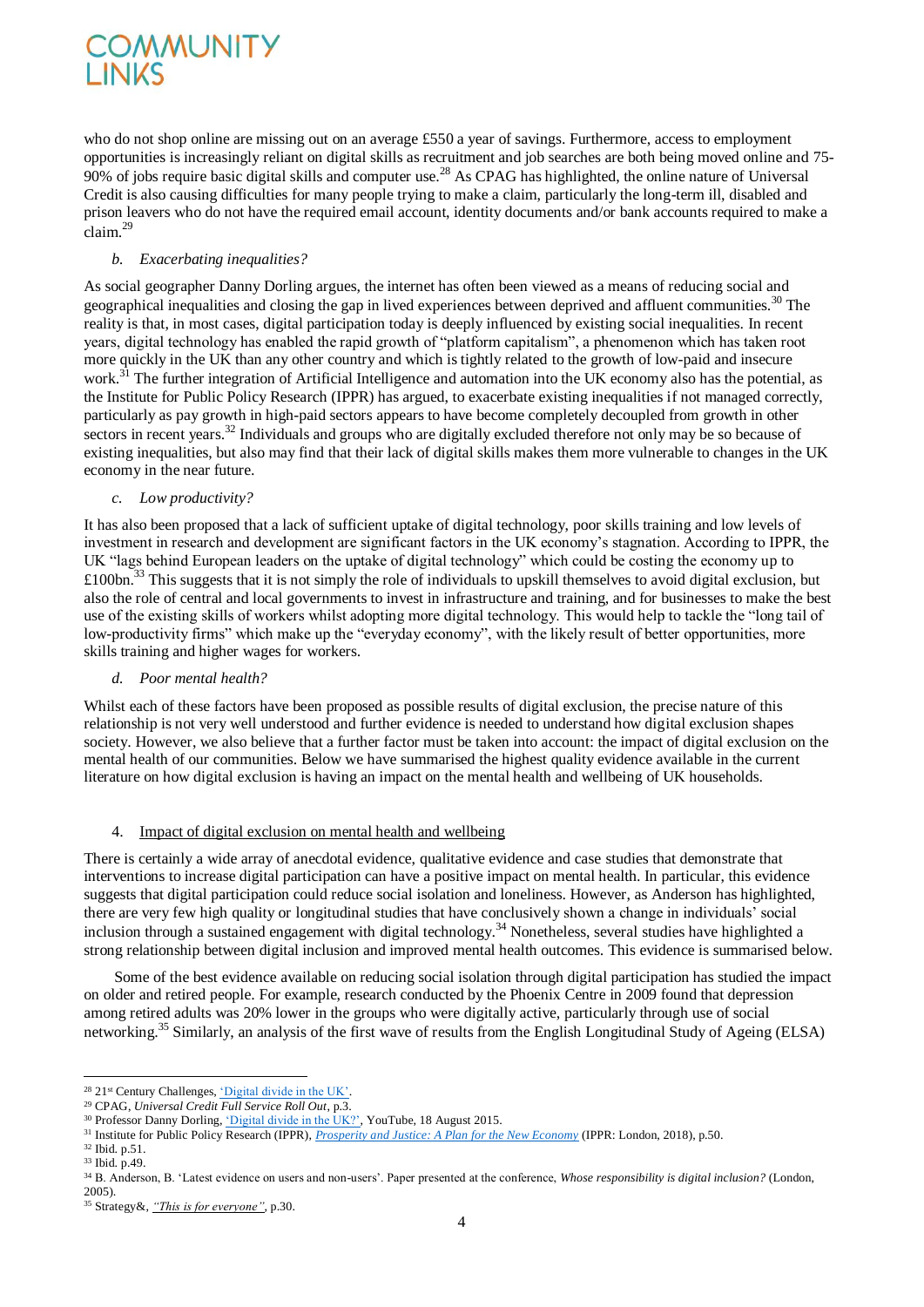

found that older people are three times more likely to suffer social exclusion if they have no access to the internet.<sup>36</sup> Furthermore, Haddon's research has found a relationship between social isolation and digital participation in single parents and older people. However, this study also highlighted that the extent of isolation reduction depended on participants' willingness to engage with digital technology.<sup>37</sup>

Research conducted by Carnegie UK has found that "mental health is positively correlated with internet access: 49% of those with above average mental health have access to the internet compared with 38% of those without internet access".<sup>38</sup> Furthermore, those with internet access are more likely than those without internet access to have an above average mental health and wellbeing score (15% compared to 9%) or an average score (74% compared to 66%). Those without internet access are twice as likely to have a below average score (25% compared to 12%), leading Carnegie to argue that "digital exclusion may play a significant role in some dimensions of social exclusion".<sup>39</sup>

Another way in which digital exclusion may have a negative impact on mental health is through the exclusion of the non-digitally literate from important services and citizenship rights. A key example would be the rollout of Universal Credit which requires claimants to have an email account and manage their claim entirely online. The rollout of this system has, judging by anecdotal evidence collected from advice services in the third sector (including Community Links), increased demands on support services as older people, disabled people and homeless people require a greater degree of support than was necessary with legacy benefits to navigate the complex online system. The knock-on effects of not being able to navigate this system can include the non-receipt of welfare payments, potentially pushing vulnerable households into debt, rent arrears and food poverty (all of which can have negative impacts on mental health).<sup>40</sup> Again, much of this evidence is qualitative and anecdotal, and reflects the real-life experience of many claimants and advisors. However, to fully unpick and understand the role that digital exclusion is having, among a number of other contributory factors to poor mental health for vulnerable households, further evidence (particularly longitudinal studies of digitallyexcluded Universal Credit claimants) is needed.

Some recent research has conversely highlighted potentially negative consequence of digital participation. For example, Huang's meta-analysis of forty different studies found that internet use had a small negative impact, with potential associations to depression, loneliness, low self-esteem, and low life satisfaction (however, the results were of low significance and the author argued that further research was needed). Studies by the University of Melbourne and University of Missouri have highlighted possible relationships between use of social media and low self-esteem, depression and anxiety among young people.<sup>41</sup> In a similar vein, O'Keefe and Clarke-Pearson have argued that the internet can represent an unsafe environment for young people, putting them at risk of "cyberbullying, 'Facebook depression', sexting, and exposure to inappropriate content".<sup>42</sup> As with the positive case for digital inclusion, however, the evidence that digital inclusion can have a negative impact on mental health is weak and needs to be better understood with more high-quality evidence and longitudinal studies.

In summary, existing evidence appears to indicate an association between digital exclusion and poor mental health, although there is also the possibility that poor mental health can be prompted by some forms of digital participation. There is little clarity on whether these relationships are causal.

### 5. What are the drivers of digital exclusion?

### **i. Existing inequalities**

1

Even with better evidence of a strong association between digital exclusion and poor mental health, it would be difficult to understand whether the key driver of this is digital exclusion in itself or underlying social inequalities. Many policymakers and researchers have highlighted a strong relationship between digital exclusion and social inequalities, and argue that inequality is driving lower levels of internet access and digital skills. However, as the Carnegie report argues, "those who are socially excluded are less likely to use the internet and benefit from the internet applications that

<sup>36</sup> Office of the Deputy Prime Minister, *The Social Exclusion of Older People: Evidence from the first wave of the English Longitudinal Study of Ageing (ELSA)* (London, 2006), p.32

<sup>37</sup> L Haddon, 'Social exclusion and information and communication technologies lessons from studies of single parents and the young elderly', *New media & society*, 2:4 (2002), pp.387-406.

<sup>38</sup> Carnegie UK, *The role of digital exclusion in social exclusion*, p.12. <sup>39</sup> Ibid. p.15.

<sup>40</sup> Trussell Trust, *[Early Warnings: Universal Credit and Foodbanks](https://www.trusselltrust.org/wp-content/uploads/sites/2/2017/04/Early-Warnings-Universal-Credit-and-Foodbanks.pdf)* (Trussell Trust: London, 2017), p.3; Michael Savage and Chaminda Jayanetti, ['Revealed: universal credit sends rent arrears soaring',](https://www.theguardian.com/society/2017/sep/16/universal-credit-rent-arrears-soar) *The Guardian*, 17 September 2017.

<sup>&</sup>lt;sup>41</sup> University of Melbourne, 'Social media can be bad <u>for youth mental health, but there are ways it can help'</u>, 11 December 2017; University of Missouri[, 'If Facebook Use Causes Envy, Depression Could Follow',](https://munews.missouri.edu/news-releases/2015/0203-if-facebook-use-causes-envy-depression-could-follow/) 3 February 2015.

<sup>42</sup> Gwenn Schurgin O'Keeffe, MD, Kathleen Clarke-Pearson, 'The Impact of Social Media on Children, Adolescents, and Families', *American Academy of Pediatrics*, 127:4 (2011).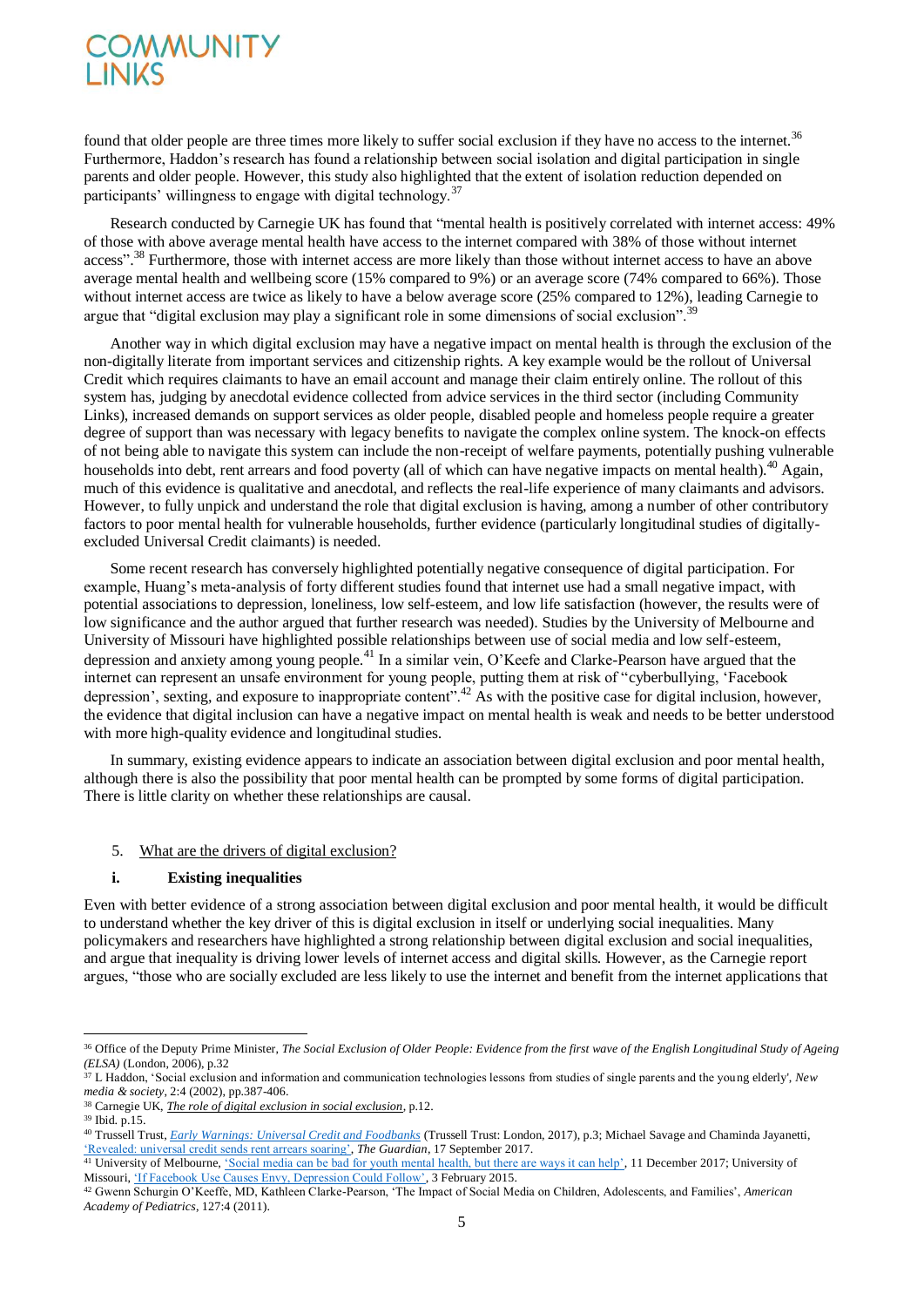

may help them tackle their exclusion".<sup>43</sup> This suggests not only that digital exclusion is shaped by underlying inequalities, but also that a lack of digital participation can exacerbate and prolong these inequalities. Whilst it is therefore difficult to untangle the issues of socioeconomic inequality and digital exclusion from each other, interventions which seek to improve mental health must also take into account (and perhaps seek to tackle) existing socioeconomic inequalities.

### **ii. Digital skills are evolving quickly**

Even in areas with high levels of internet access at home, some groups do not have the necessary skills to maximise their digital participation. To some extent these skills gaps are driven by educational inequalities, but some groups remain additionally vulnerable. These groups include older people, parents, and the unemployed – particularly if a person has faced a sustained period without access to the internet during which time existing skills can quickly become obsolete. Even young people who are "digital natives" and who may feel comfortable using digital technology on a daily basis may not have the appropriate skills to access services, navigate complex systems and apply for work online.

### **iii. Low investment in digital infrastructure and skills**

Skills gaps are exacerbated by a chronically low level of investment in digital infrastructure and skills in the UK. IPPR has highlighted that whilst the uptake of digital technology in high productivity firms in the UK is generally good, there is a "long tail of low-productivity businesses", particularly among smaller firms.<sup>44</sup> In particular this refers to a large number of small businesses in the "everyday economy" who have in recent years struggled to find adequate finance to grow their businesses and, as a result, have lagged behind on the uptake of digital technology.<sup>45</sup> Supporting the take-up of digital technology in the everyday economy would not only contribute to greater overall economic productivity, but would also enable a far wider diffusion of basic digital skills (particularly among lower paid workers). Enabling this greater take-up, however, would require significant investment and/or increased lending to small businesses.

### **iv. Digitalisation of important services**

As highlighted with the example of Universal Credit, many vital services are increasingly administered through "online only" systems. Job searches, council services, utility bills, shopping and arranging travel are all processes which increasingly require basic digital skills to access and manage. Some of these services will also be accessible through offline means, but the information on how to access those services is also online and requires support for the nondigitally literate to access. When it comes to accessing vital citizenship rights, such as claiming welfare payments, a lack of digital skills combined with the removal of offline systems can have a significant impact on the ability of vulnerable households to make claims without significant support. While it would be counterproductive to delay the digitisation of services as a result, it should be necessary for more support to be made available to the most vulnerable groups and for public sector bodies to undertake an assessment of the potential impact that these processes could have on the digitally excluded (particularly the discriminatory impact it may have on older and disabled people).

### 6. Recommendations

Based on the available evidence and having assessed similar recommendations from researchers, campaigners and the third sector, Community Links believes the following recommendations are necessary steps to begin tackling digital exclusion and reducing its impact on mental health in the UK.

- **1. Further investment in digital infrastructure and skills training is needed.** This would help to improve the ability of individuals to find work and access services, prevent further problems from occurring (e.g. social isolation, fraud, low productivity) and improve civic participation.
- **2. The government should ensure that all homes are able to access "superfast" broadband in the next five years, and make plans for the rollout of "ultrafast" broadband over the next decade.** The coverage of 4G internet and provision of free public WiFi in public spaces should also be extended.

1

<sup>43</sup> Carnegie UK, *The role of digital exclusion in social exclusion*, p.5.

<sup>44</sup> IPPR, *Prosperity and Justice*, p.48.

<sup>45</sup> Ibid. p.51.